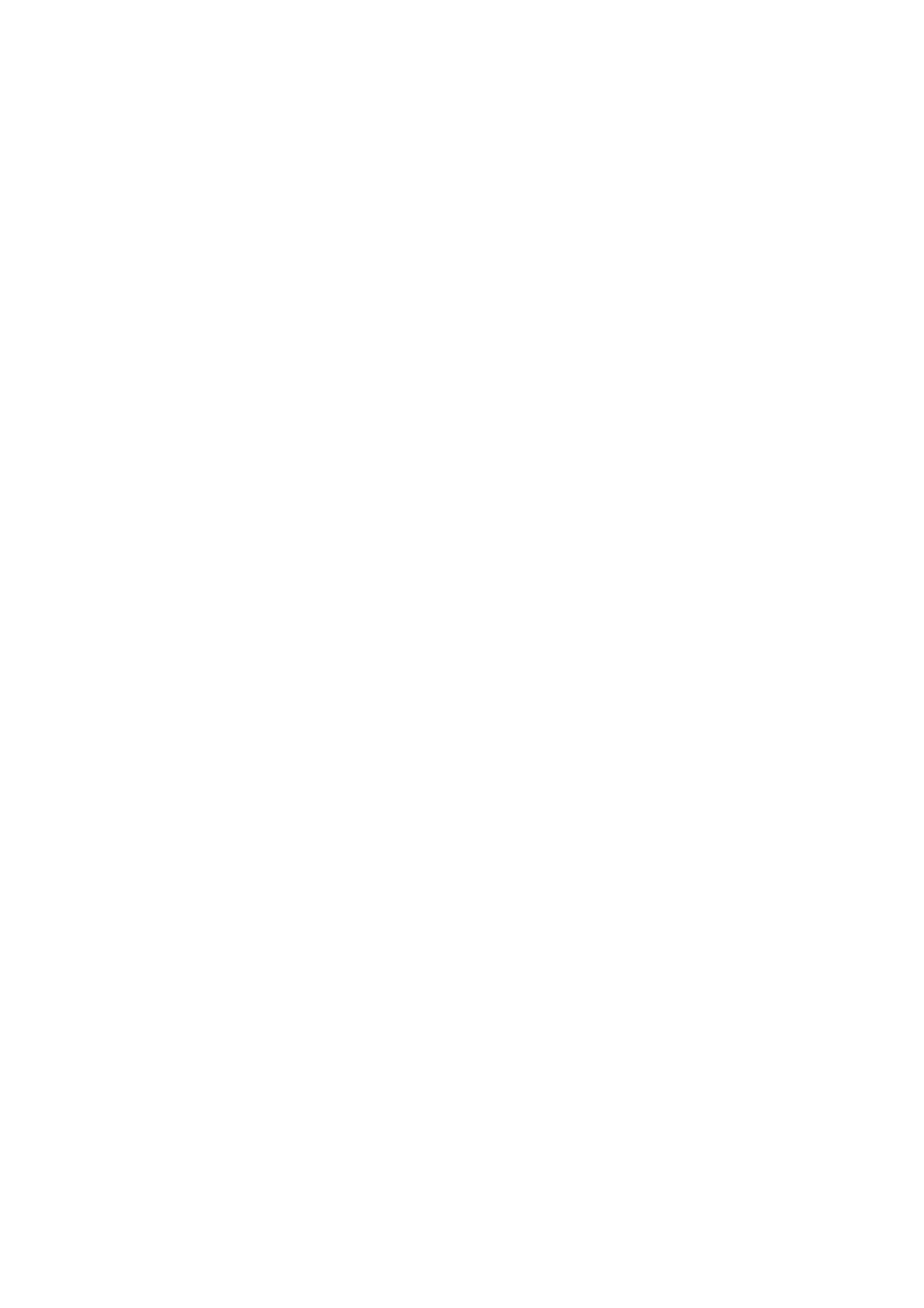The author assumes no responsibility for any errors or omissions which may appear in this document nor does it make a commitment to update the information contained herein.

Third-party brands and names are the property of their respective owners.

Sound Blaster is a registered trademark of Creative Technology Ltd in the United States and certain other countries. Sound Blaster-LINK and SB-LINK are trademarks of Creative Technology Ltd.

Apr. 19, 1999 Taipei, Taiwan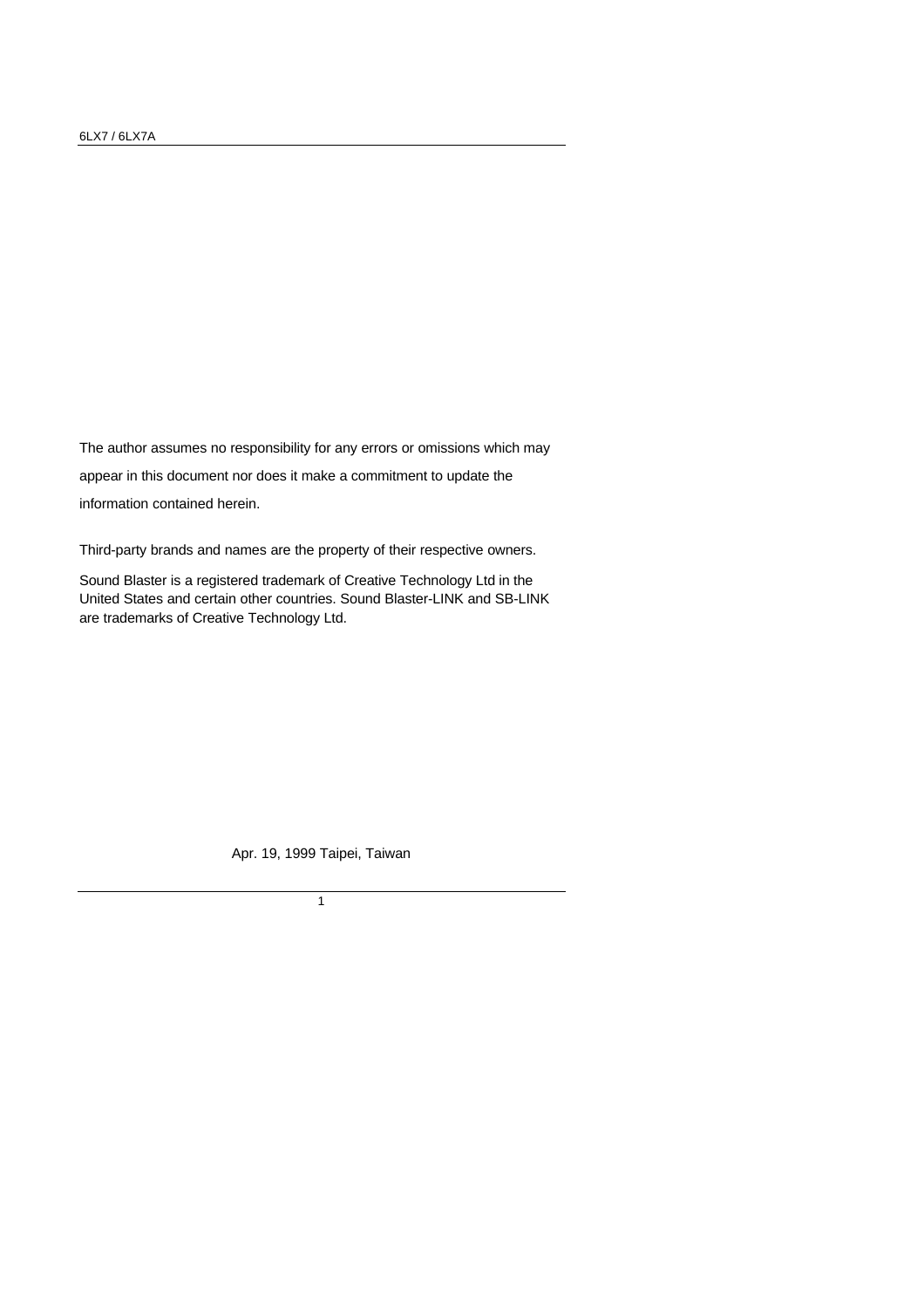#### **I. Quick Installation Guide :**

The system bus speed can be selectable between 66.6MHz. The user can select the system bus speed (JP2,JP3,JP4) and change the DIP SWITCH **(SW)** selection to set up the CPU speed for 366 - 566MHz processor.

 $\bullet$ <sup>\*</sup> The CPU speed must match with the frequency RATIO. It will cause **system hanging up if the frequency RATIO is higher than CPU's.**

| <b>FREQ. RATIO</b> | <b>DIP SWITCH (SW)</b> |                 |                 |            |  |
|--------------------|------------------------|-----------------|-----------------|------------|--|
|                    | SW <sub>1</sub>        | SW <sub>2</sub> | SW <sub>3</sub> | SW4        |  |
| X <sub>4.5</sub>   | <b>OFF</b>             | ON              | <b>OFF</b>      | ON         |  |
| X <sub>5</sub>     | ON                     | OFF.            | <b>OFF</b>      | ON         |  |
| X <sub>5.5</sub>   | <b>OFF</b>             | OFF.            | <b>OFF</b>      | ON         |  |
| X <sub>6</sub>     | ON                     | <b>ON</b>       | ON              | <b>OFF</b> |  |
| X 6.5              | <b>OFF</b>             | ON              | ON              | OFF        |  |
| X <sub>7</sub>     | ON                     | <b>OFF</b>      | ON              | OFF        |  |
| X 7.5              | <b>OFF</b>             | <b>OFF</b>      | ON              | OFF        |  |
| X8                 | ON                     | ON              | <b>OFF</b>      | <b>OFF</b> |  |
| X 8.5              | <b>OFF</b>             | ON              | <b>OFF</b>      | OFF        |  |
| X <sub>9</sub>     | ON                     | <b>OFF</b>      | <b>OFF</b>      | OFF        |  |
| X 9.5              | OFF                    | OFF             | <b>OFF</b>      | <b>OFF</b> |  |

 $\bullet$  JP2, JP3, JP4 (Select the system speed; 66.6 / 75 / 83 MHz)

| <b>MAIN CLOCK</b> | JP <sub>2</sub> | JP3     | JP4     |
|-------------------|-----------------|---------|---------|
| 66MHz             | $2 - 3$         | $2 - 3$ | $2 - 3$ |
| 75MHz             | $2 - 3$         | $1 - 2$ | $2 - 3$ |
| 83MHz             | $1 - 2$         | $2 - 3$ | $1 - 2$ |

 ♦Note: It' s strongly recommended that set the system speed according to your hardware configuration: CPU, SDRAM, Cards, etc.

 $\overline{2}$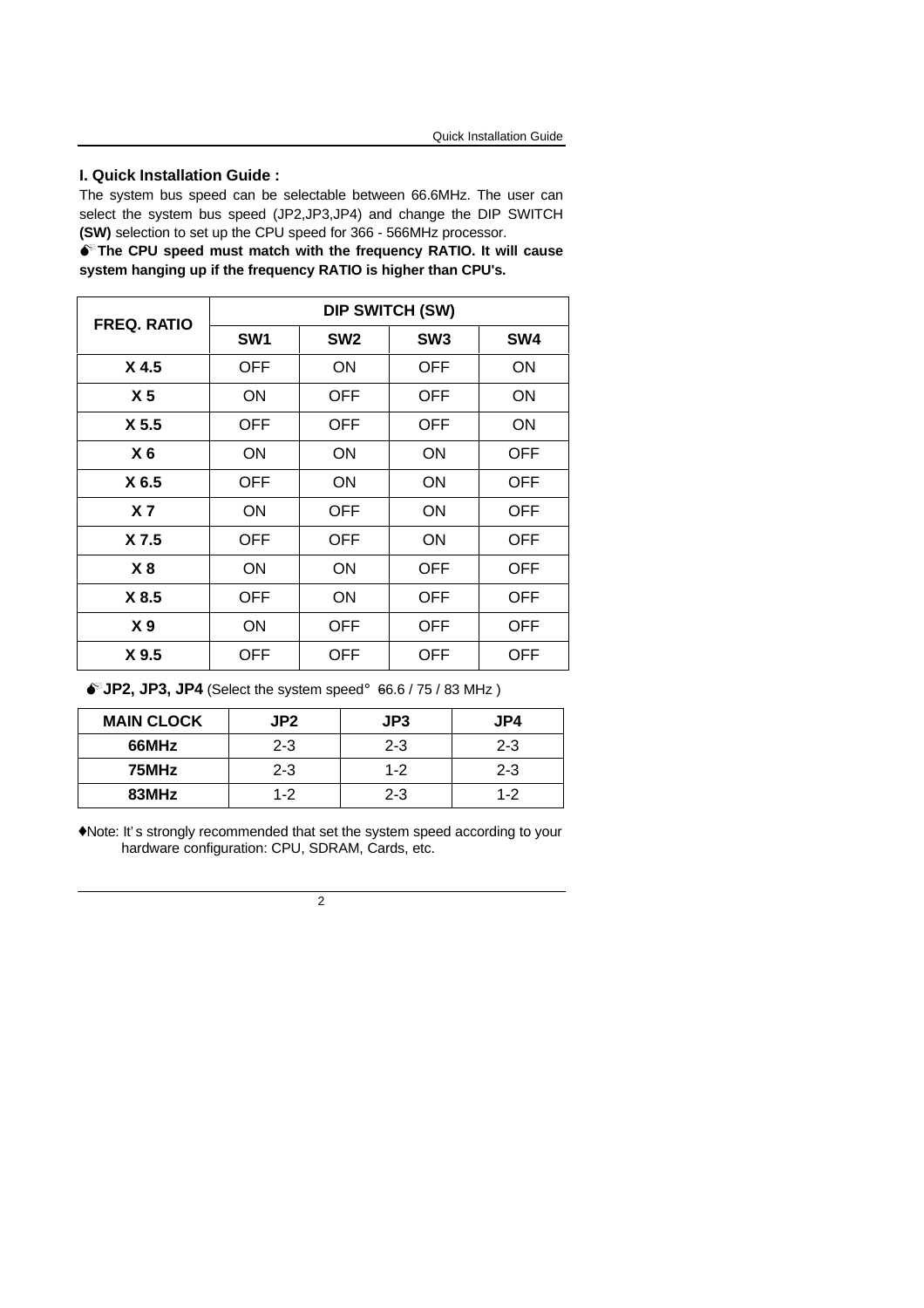- $\mathcal{F}$  The black part in the picture is the white extruding piece of the  **DIP switch.**
- 1. Celeron™ 366 / 66 MHz FSB



2. Celeron<sup>™</sup> 400 / 66 MHz FSB





3. Celeron<sup>™</sup> 433 / 66 MHz FSB





SW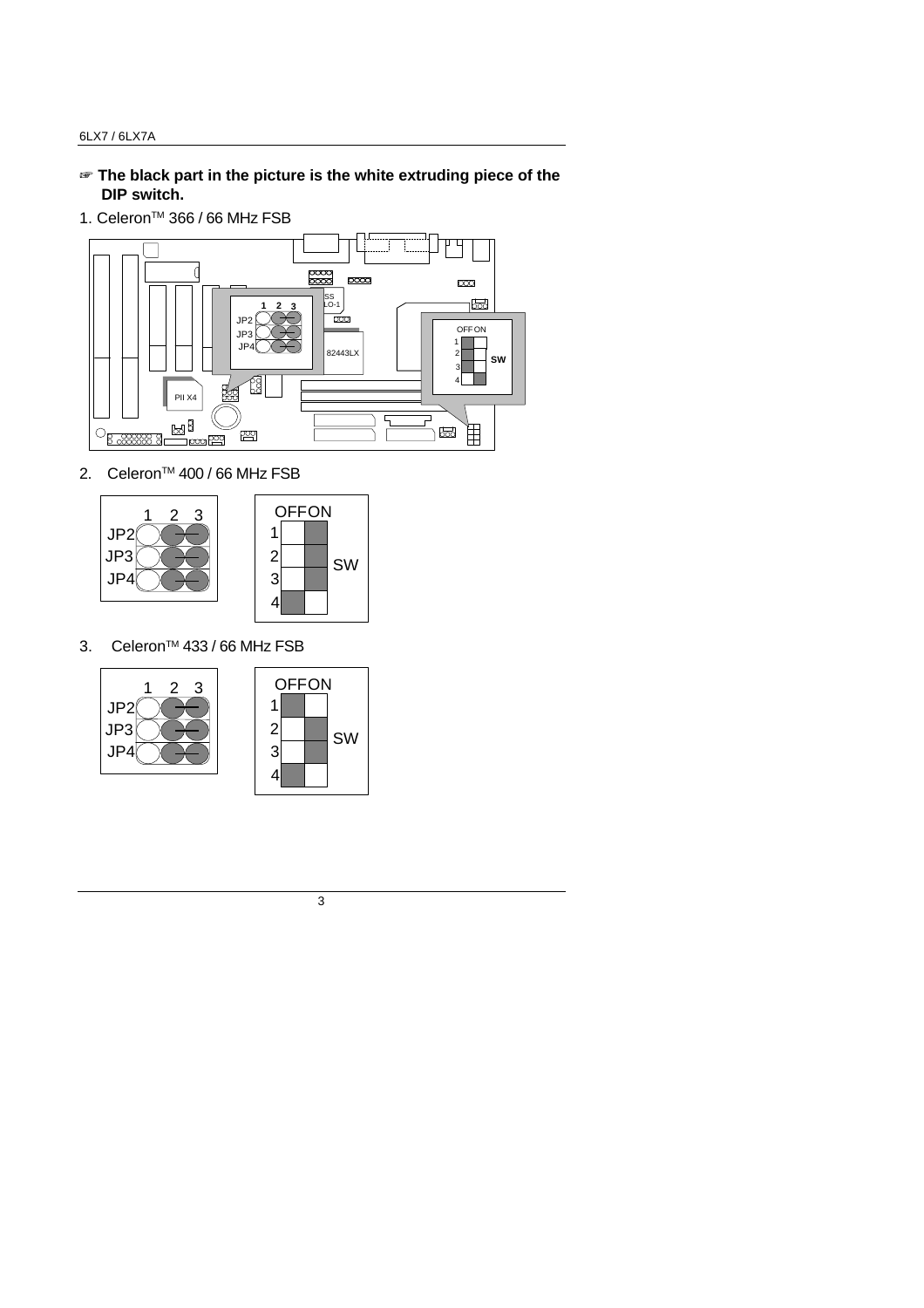4. Celeron™ 466 / 66 MHz FSB





5. Celeron<sup>™</sup> 500 / 66 MHz FSB



6. Celeron<sup>™</sup> 533 / 66 MHz FSB



7. Celeron<sup>™</sup> 566 / 66 MHz FSB





SW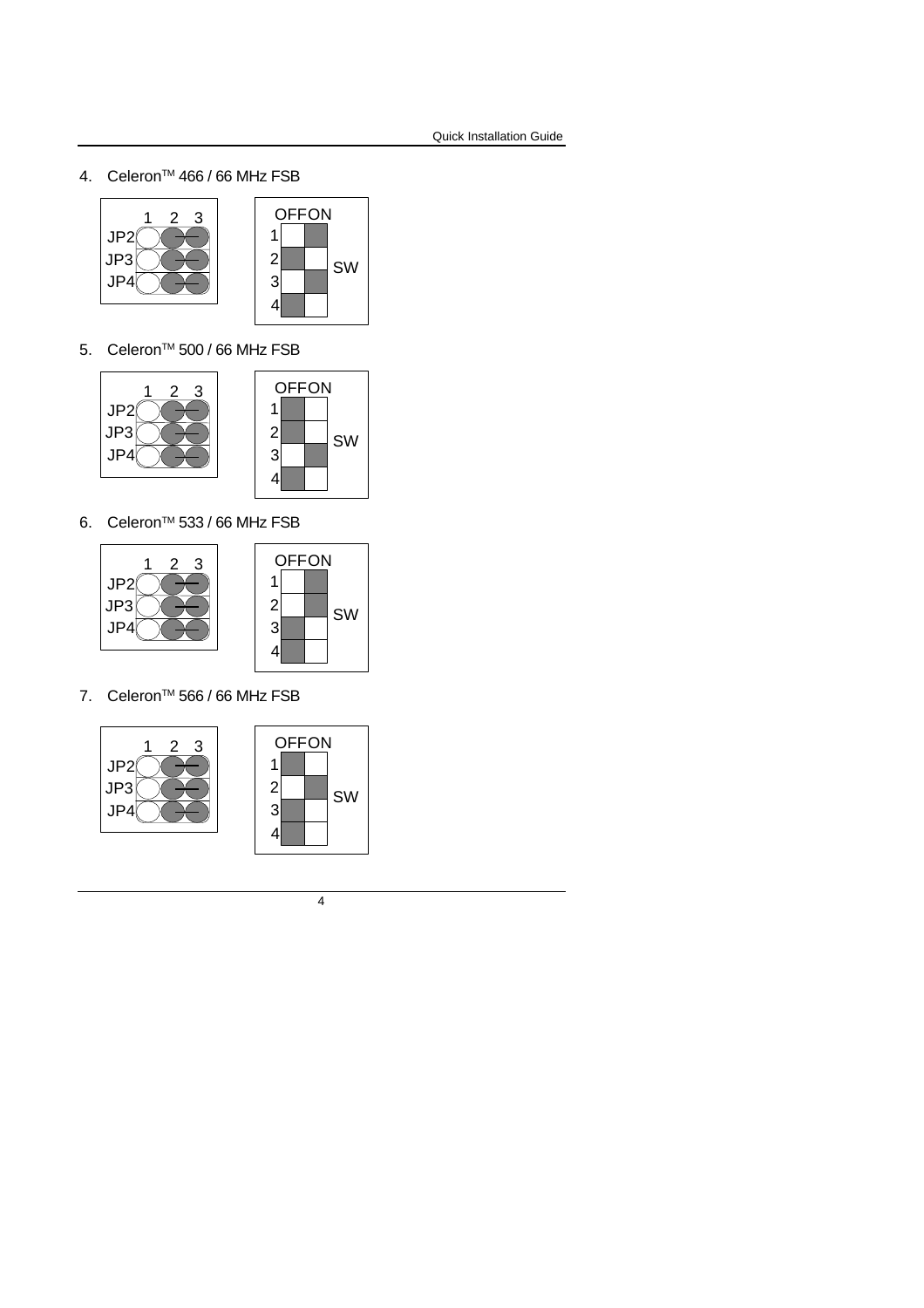### **II. Jumper setting :**

SPK : Speaker Connector



### RST : Reset Switch

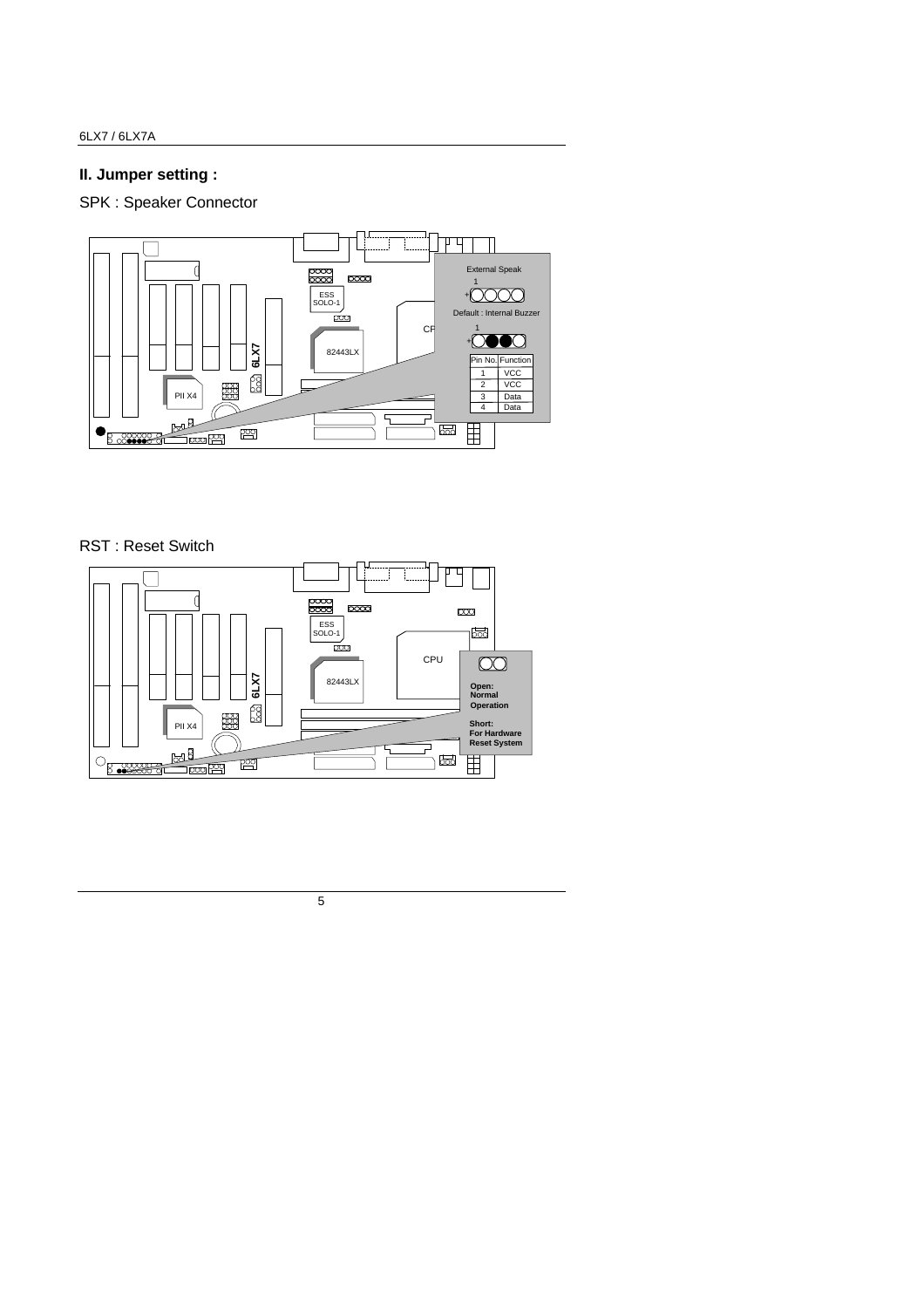PW LED : Power LED Connector



HD : IDE Hard Disk Active LED

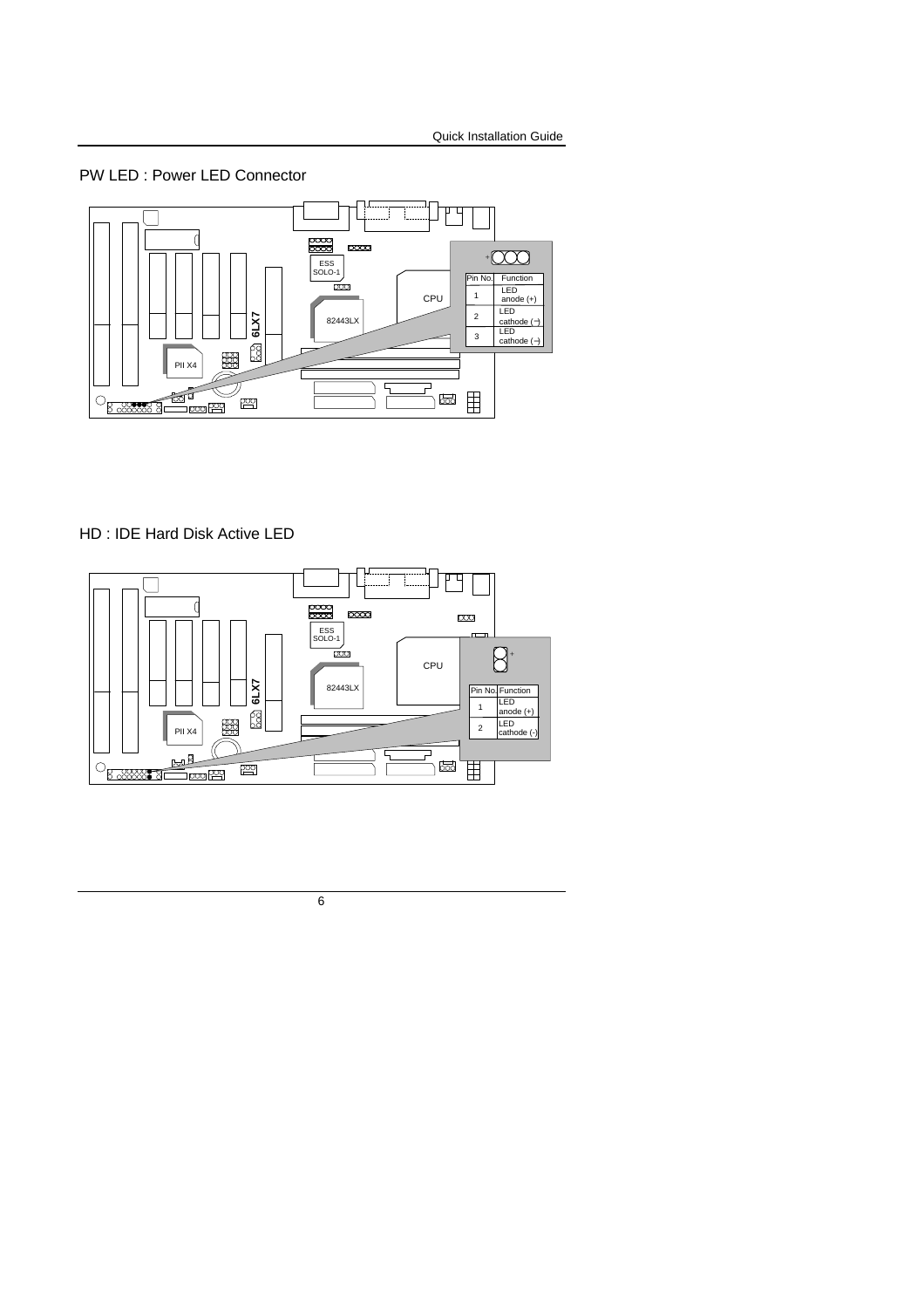### IR : Infrared Connector (Optional)



### GN : Green Function Switch

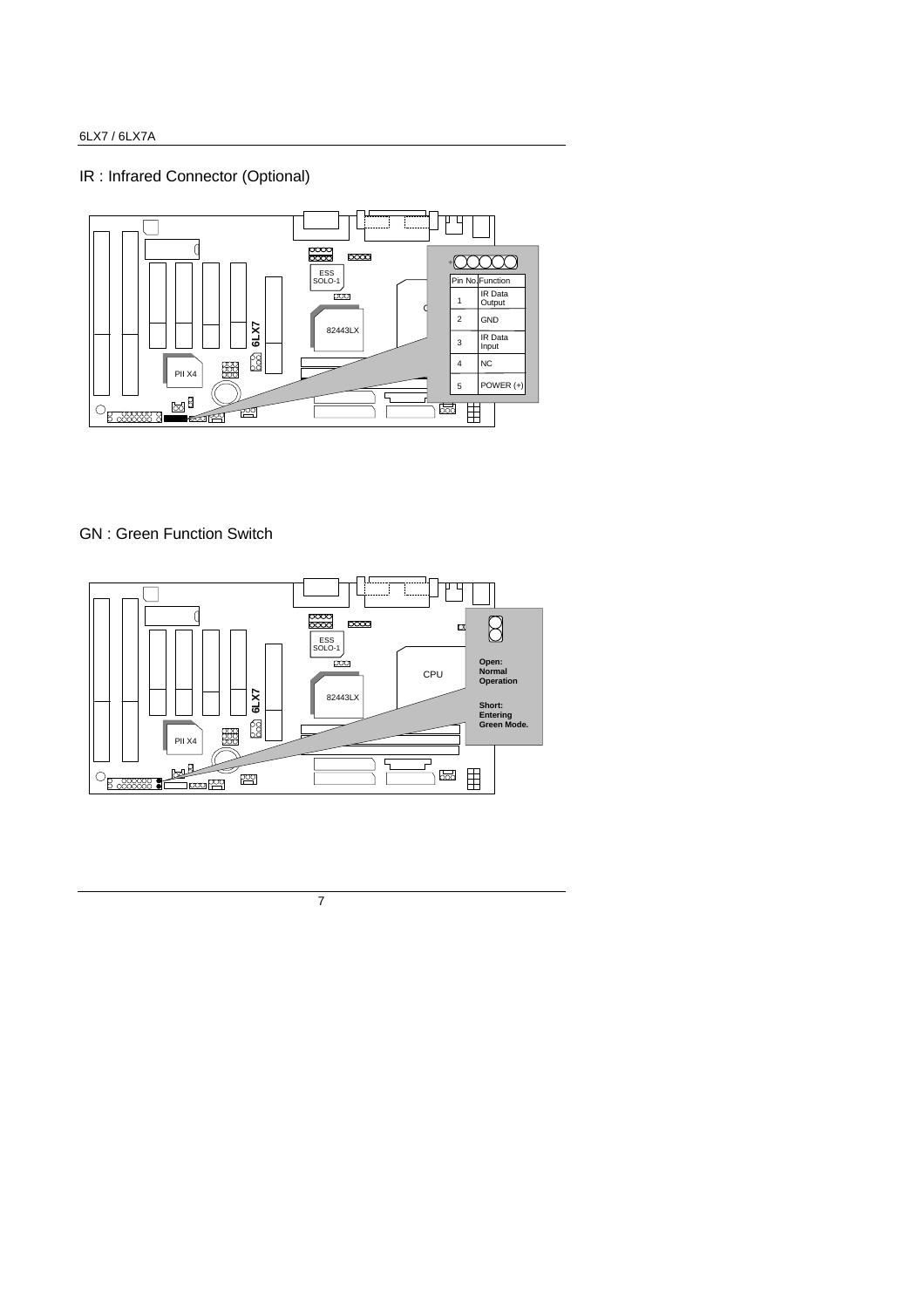GD : Green LED



Soft POWER : Soft Power Connector

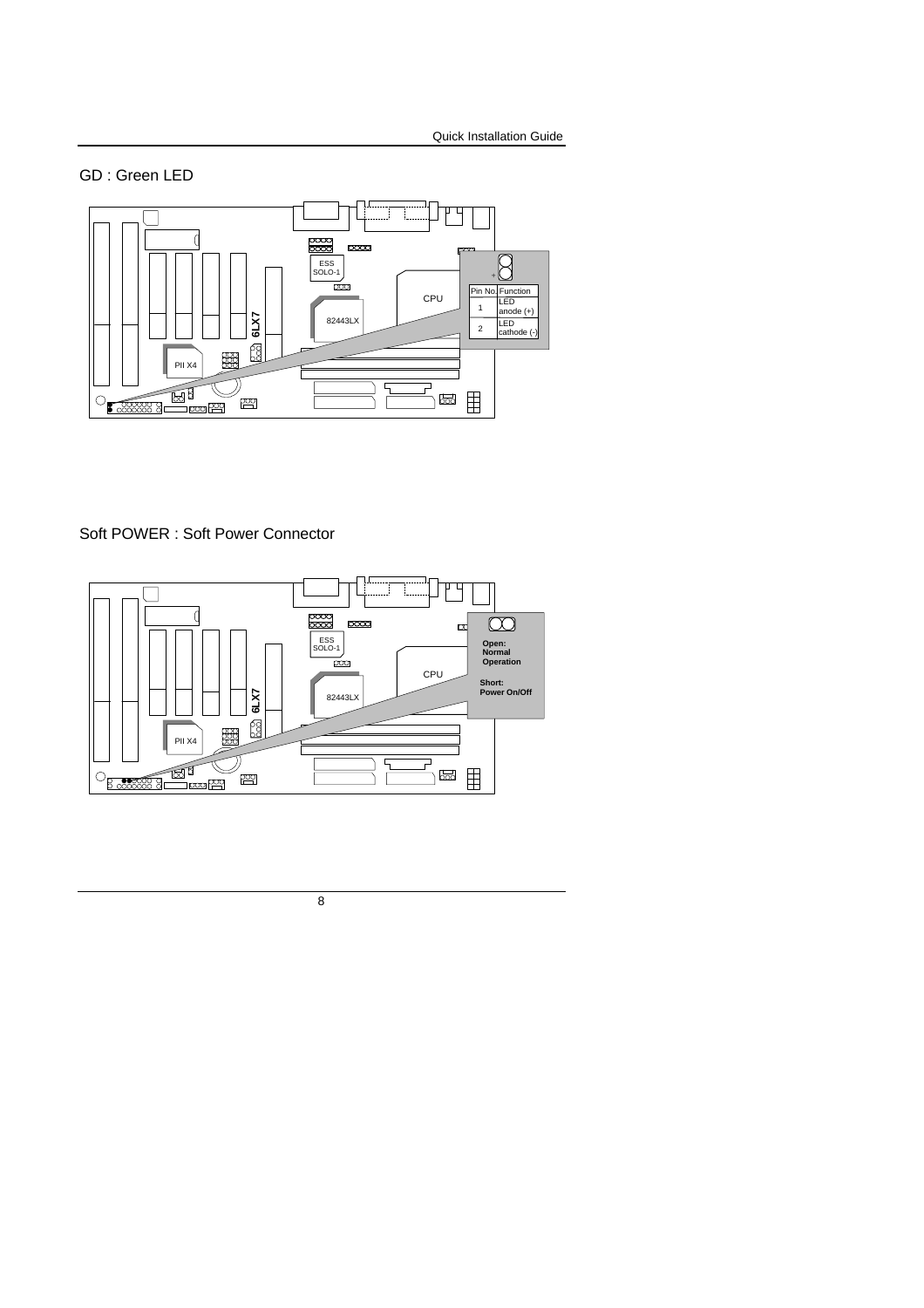### POWER1 : Power Connector



### PS/2 Mouse / Keyboard Connector

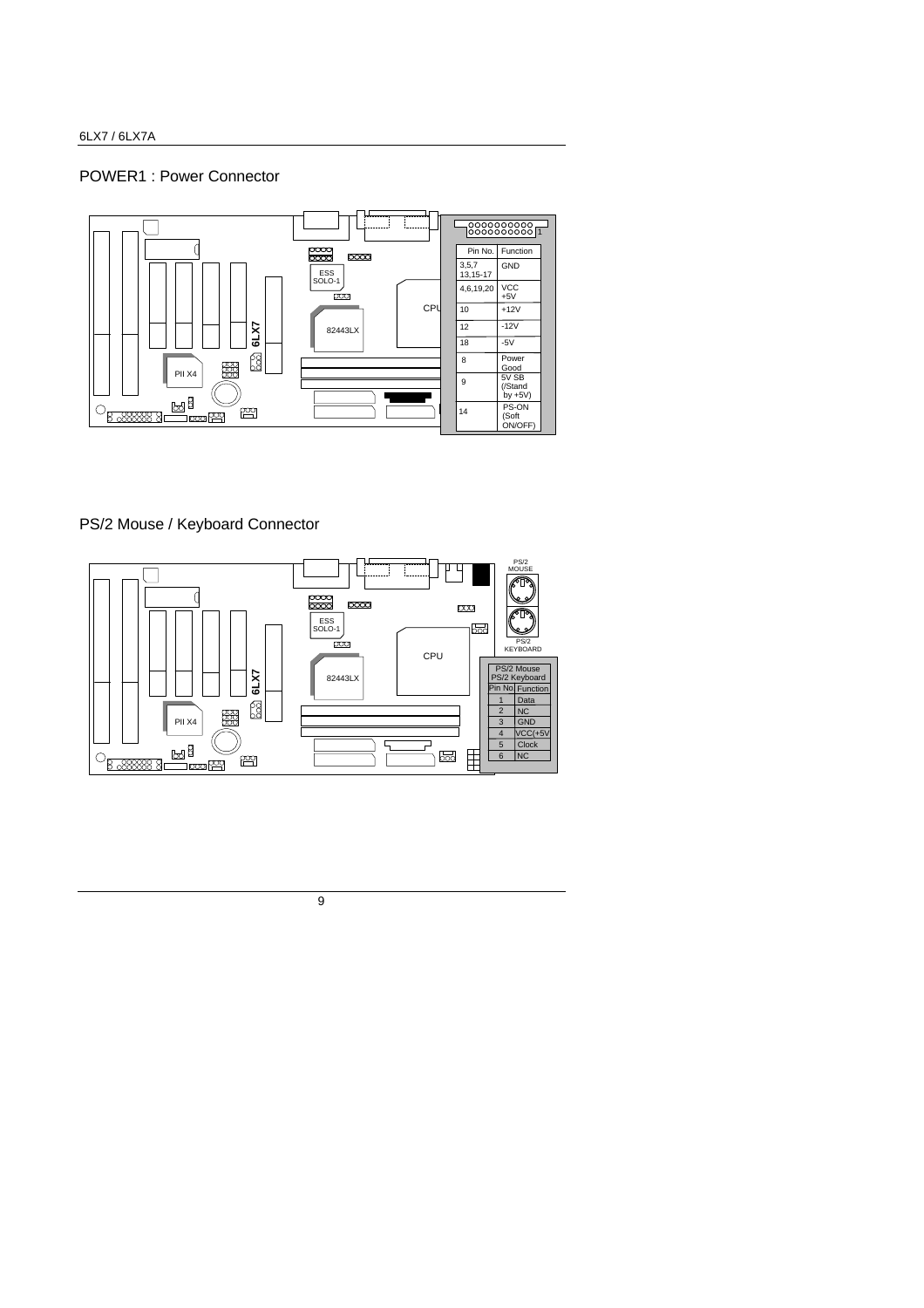



### CPU Cooling Fan Power Connector

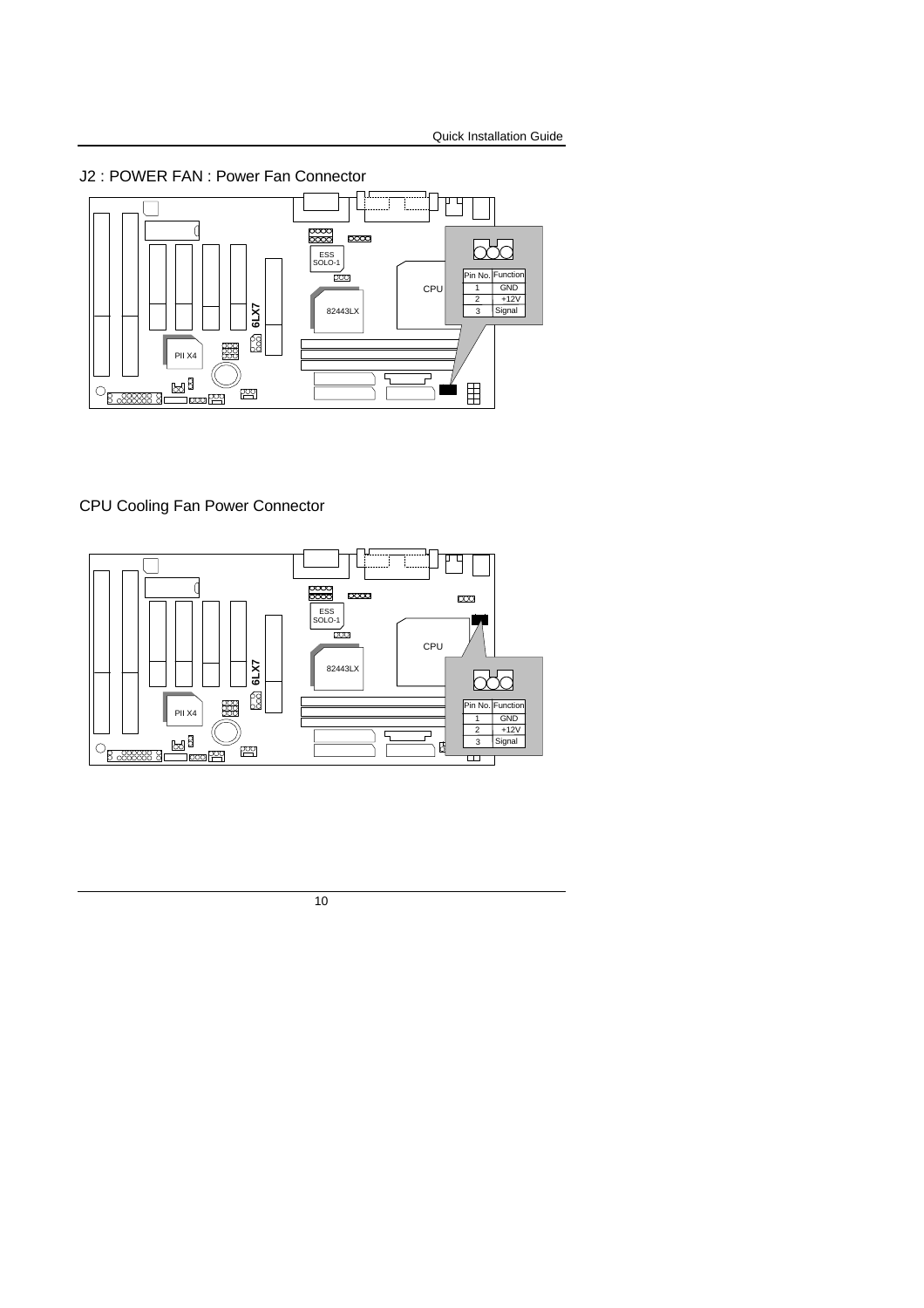SYSTEM FAN : SYSTEM FAN Connector



### IDE1: For Primary IDE port

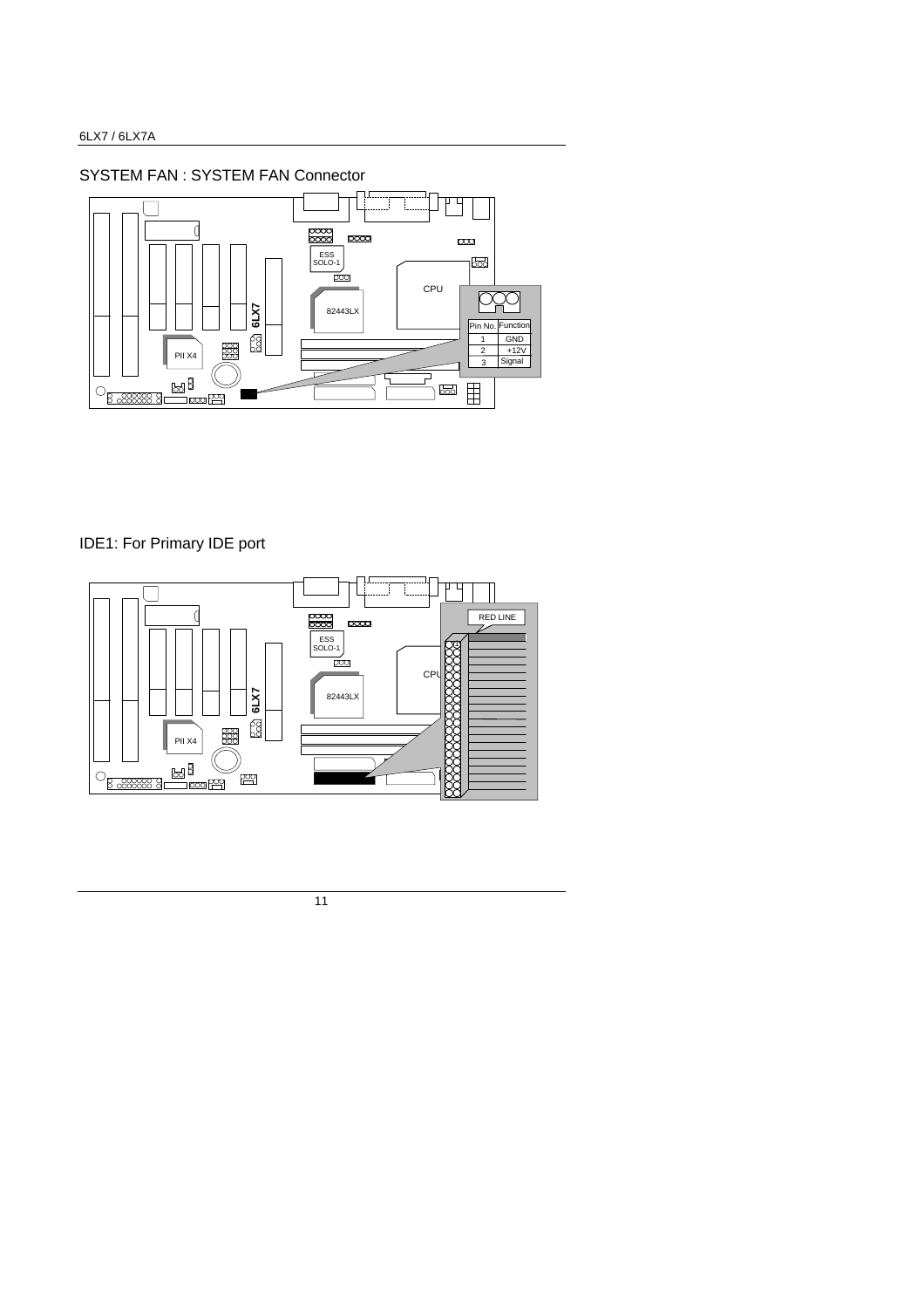IDE2: For Secondary IDE port



#### FLOPPY : FLOPPY PORT

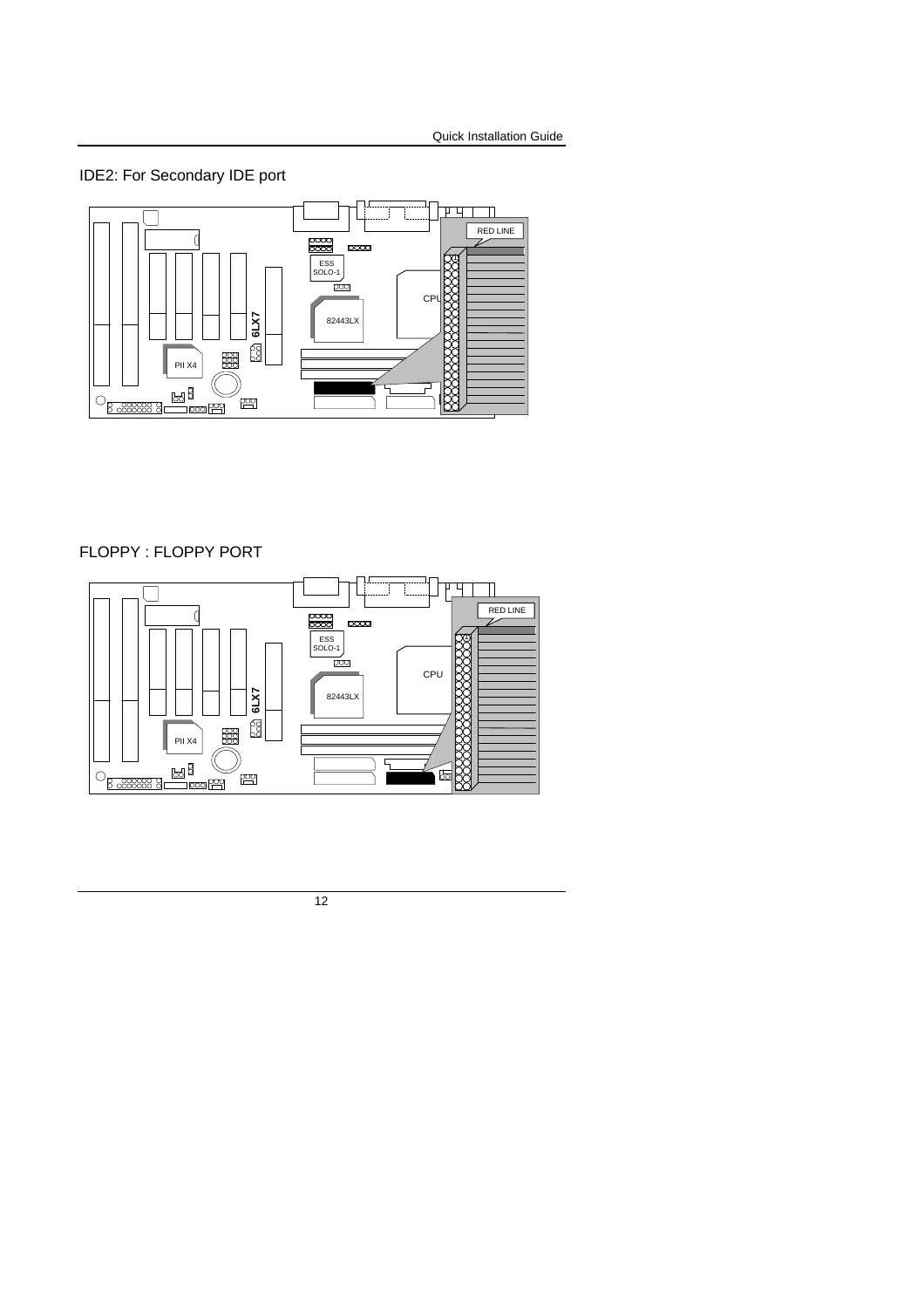### LPT PORT / COM A / COM B



### JP6 : Keyboard Power On Selection

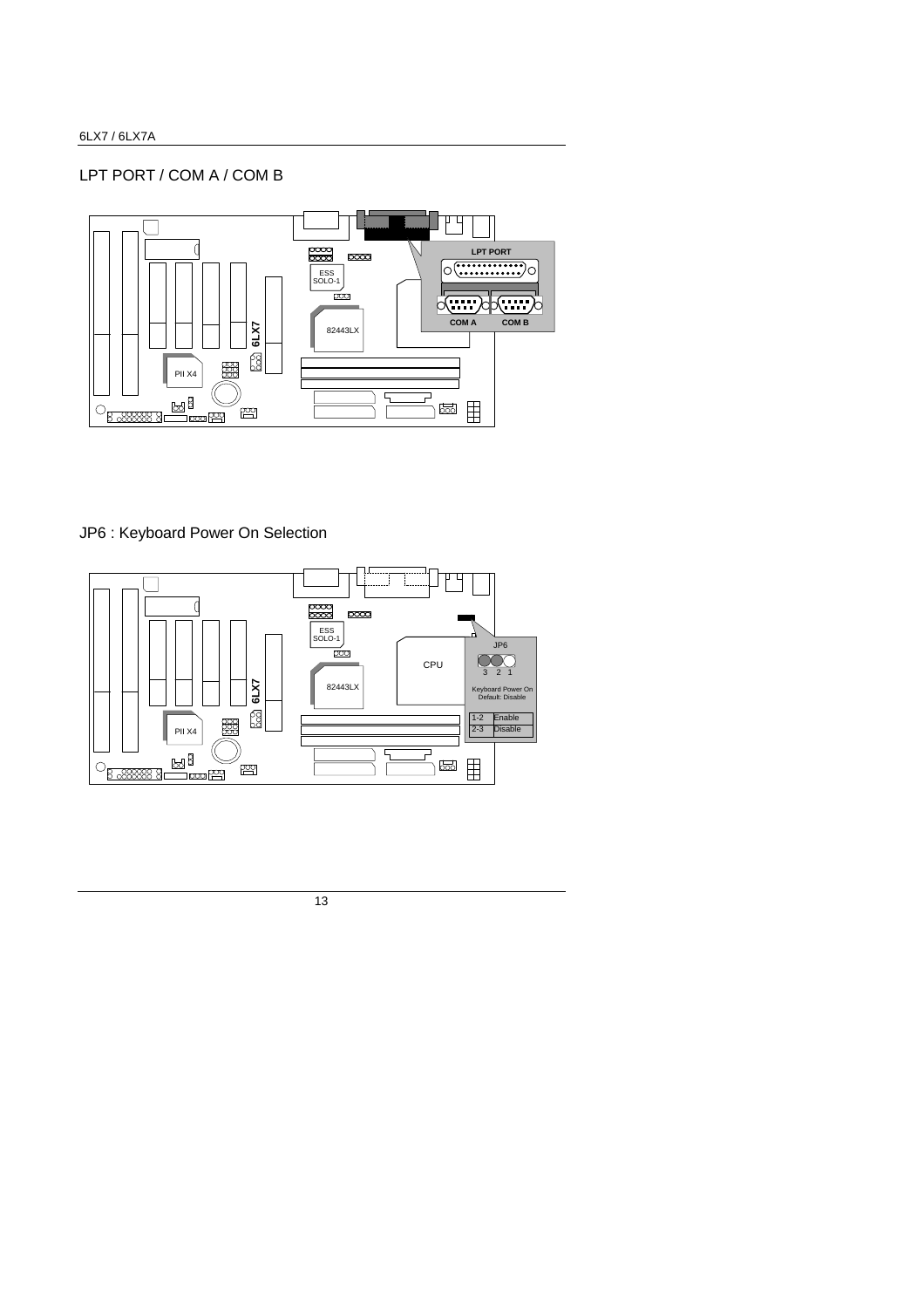### USB : USB Port



### JP7: Wake On LAN

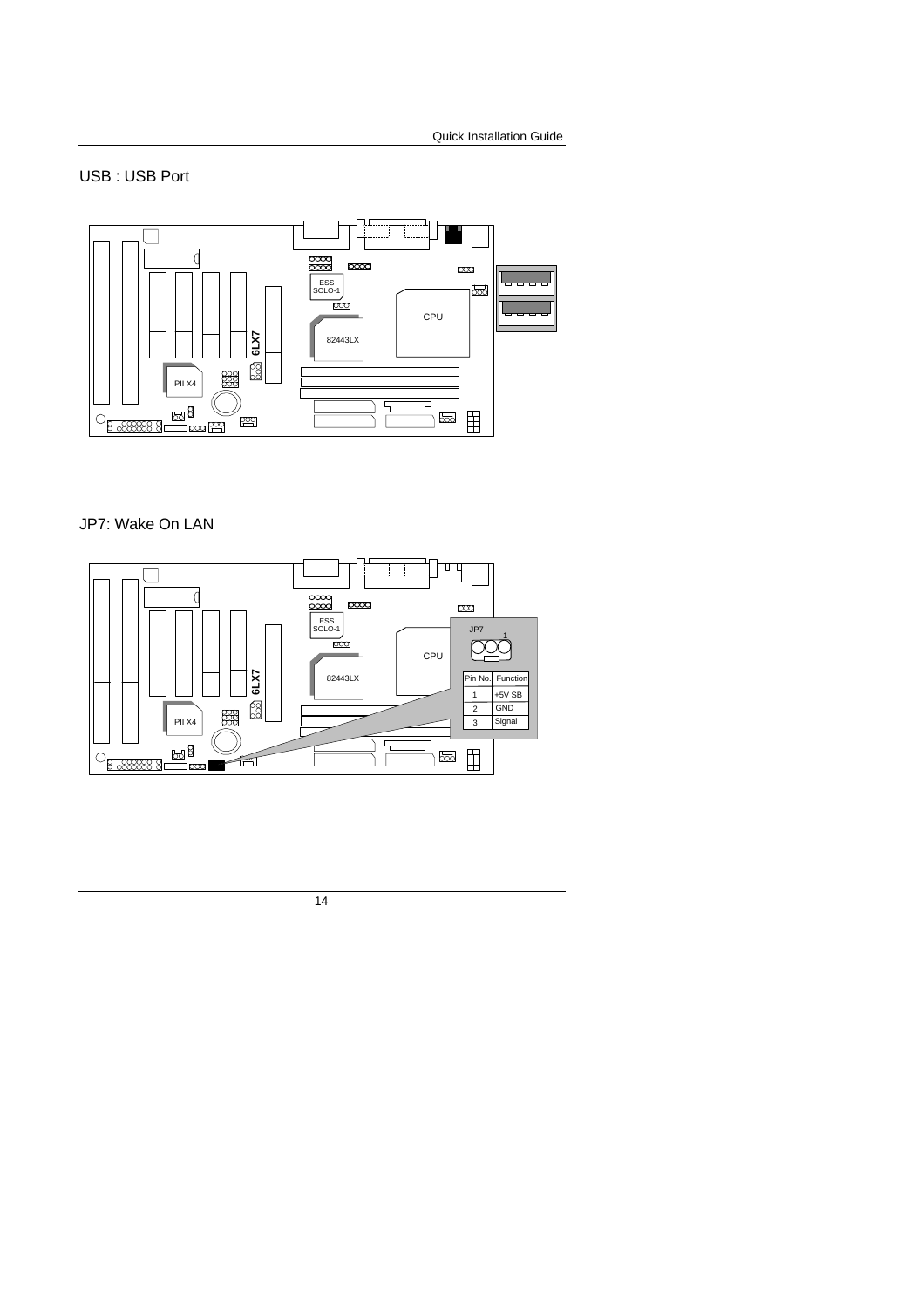### JP1 : CASE OPEN (Optional)



### J5 : CLEAR CMOS FUNCTION

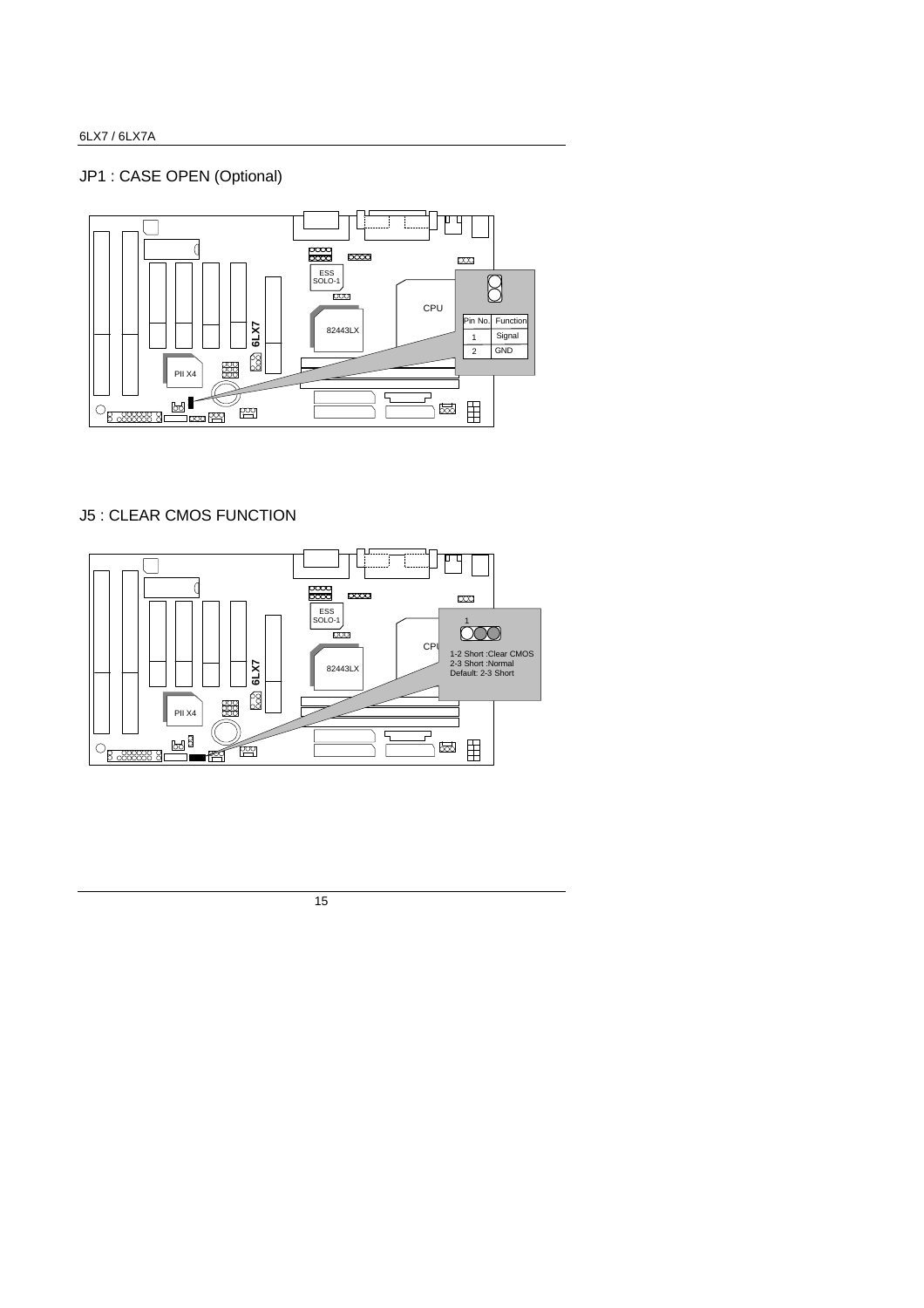J12 / J13 : CD Audio Line-in Connector (Optional)



### JP9 :On-Board Sound Function (Optional)

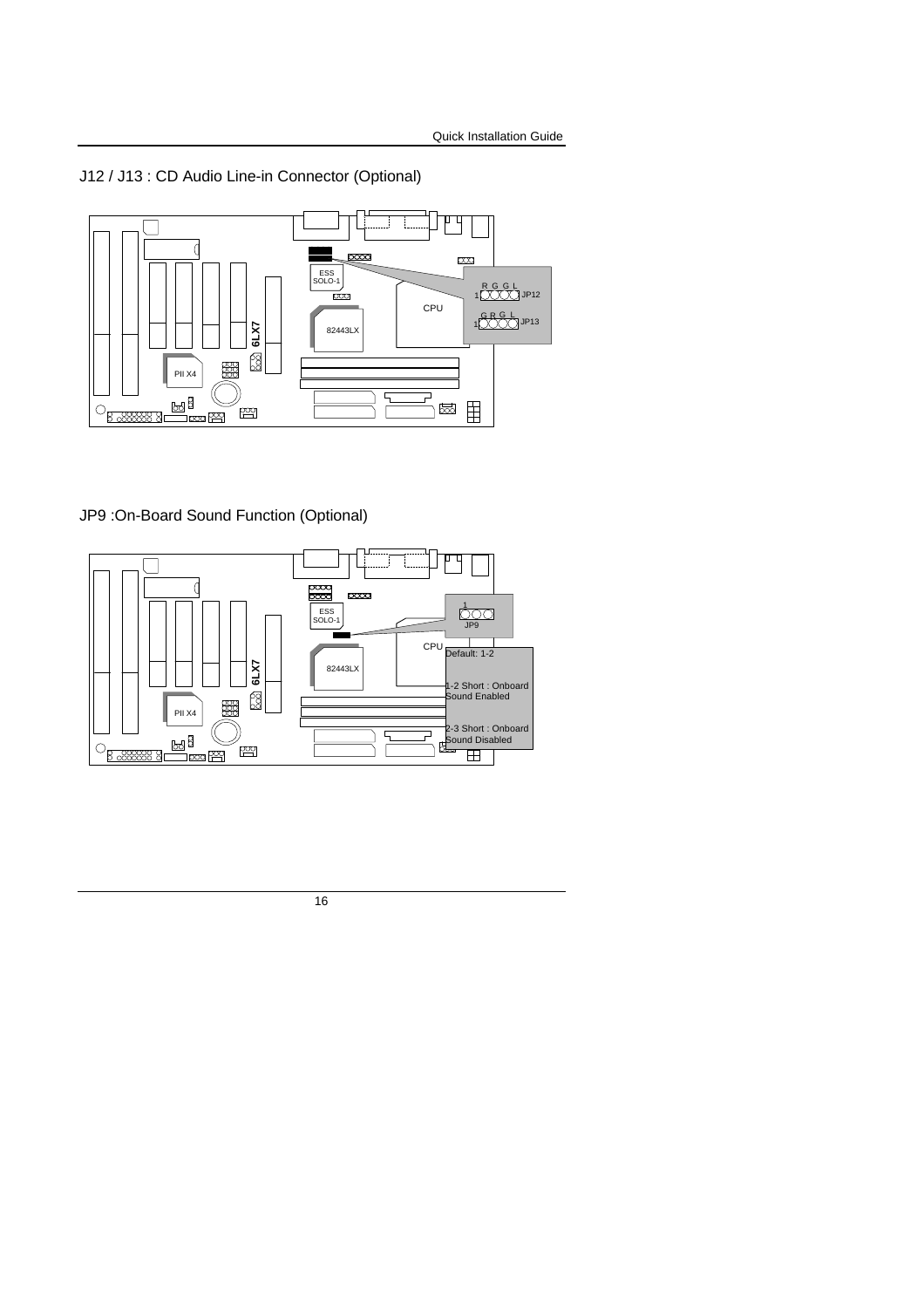### J4 : Internal Modem Ring On



J14 : SB-LINK (Creative PCI Sound Card Support) (Optional)

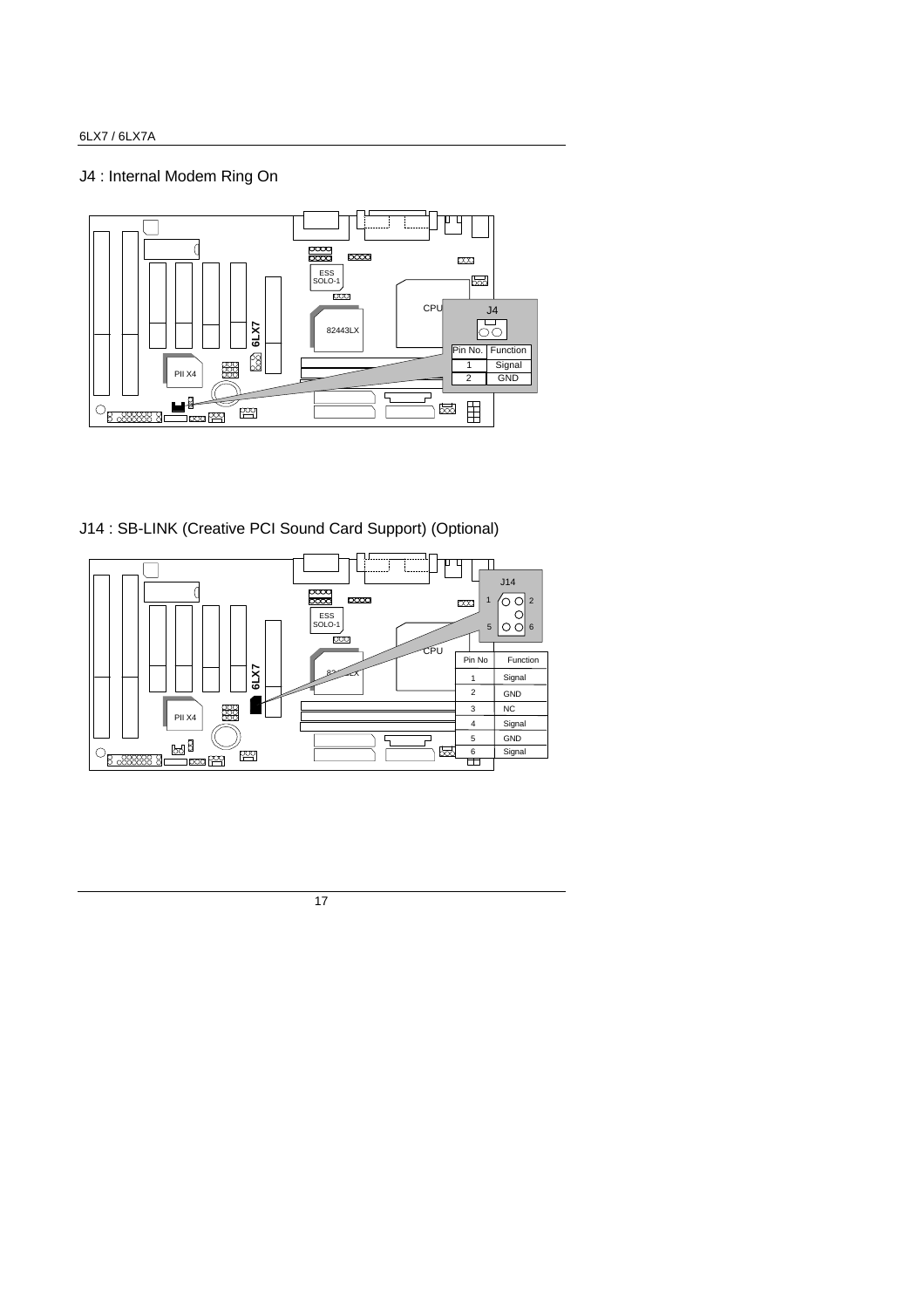TEL : The Connector is for Modem with internal Voice Connector



### GAME & AUDIO PORT

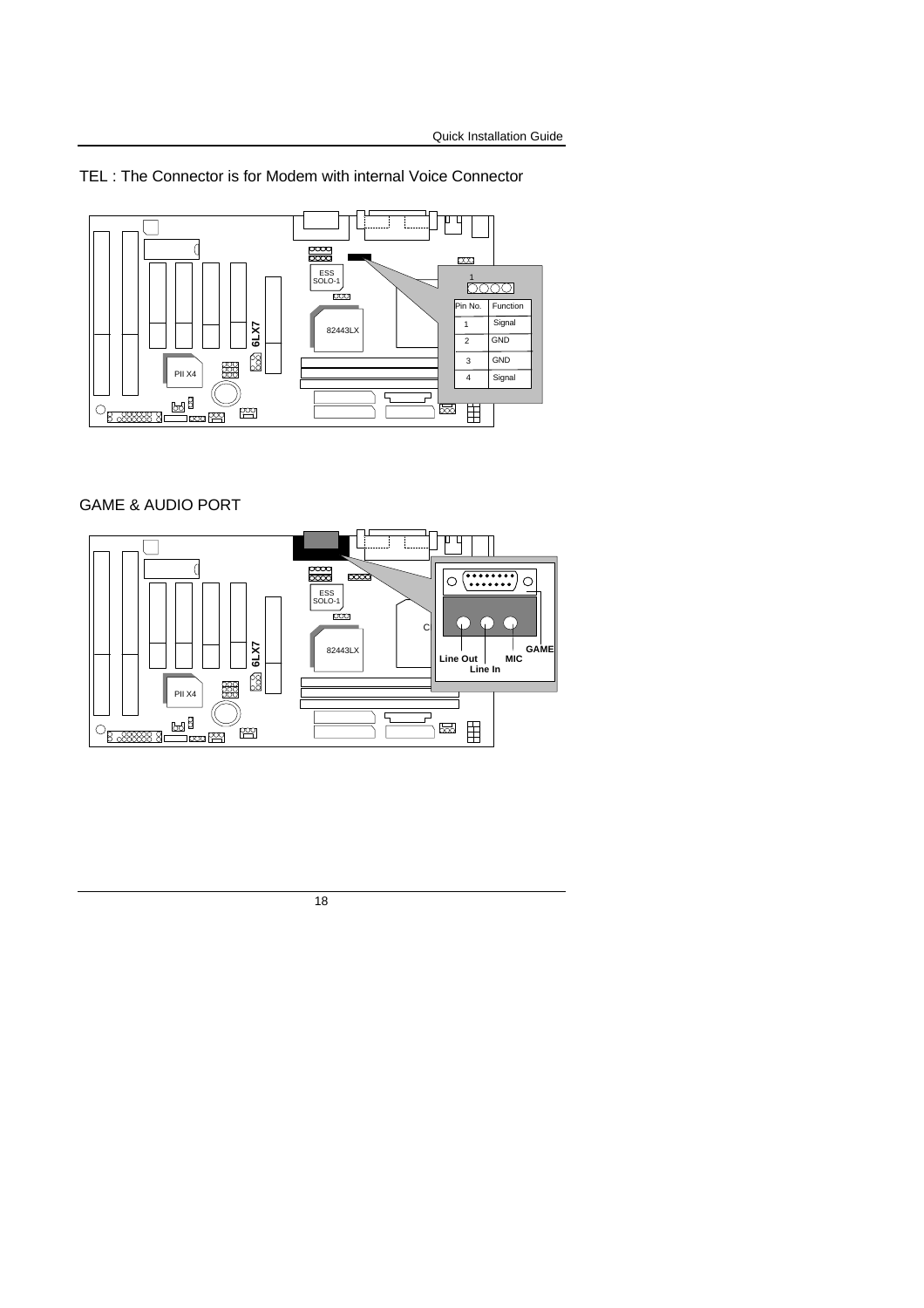#### BAT1 :Battery



turer.<br>of used batteries according to the manufacturers instructions.

#### **III. Top Performance Test Setting:**

Users have to modify the value for each item in chipset features as follow



\*\* Each value of items as above depends on your hardware configuration : CPU , SDRAM , Cards , etc.

Please modify each value of items If your system does not work properly .